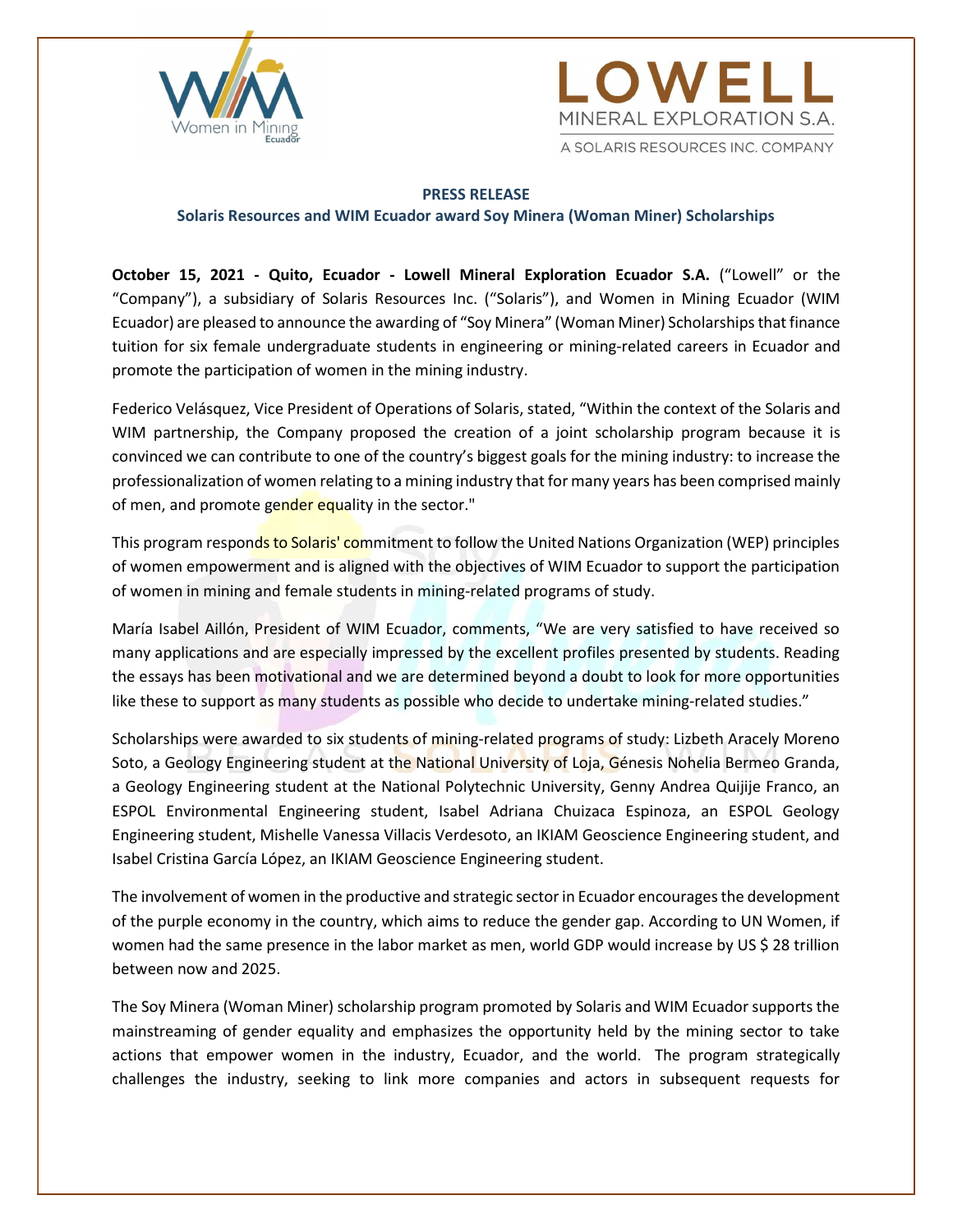



applications to support and finance the project, motivate students to choose technical careers and thus achieve greater female participation in local mining.

# Background of the Soy Minera (Woman Miner) Project

On August 4, 2021, the Soy Minera (Woman Miner) Project was launched through an alliance between WIM Ecuador and Solaris to promote best practices in the industry with a gender lens.

Solaris is the first company operating in Ecuador to collaborate with WIM Ecuador to bring this scholarship program to fruition. The project was presented as a strategic challenge for the industry so that more companies work together to support students who decide on programs that prepare them to work in mining.

## Applications

When the application period closed on September 15, 2021, 57 scholarship applicants had been received. Candidates were female students pursuing different programs related to mining at various universities in the country. Profiles were submitted by students of Mining Engineering and Geology, Chemical Engineering, and Environmental Engineering, among others.

On this occasion, the Soy Minera (Woman Miner) scholarship project will be used for registration costs and/or living expenses for one university semester, with a total amount of USD \$12,000 funded by Solaris.

The Selection Committee was made up of one representative of each of the following entities: the Ministry of Energy and Non-Renewable Natural Resources of Ecuador, the Chamber of Mining, the Association of Mining Engineers of Ecuador, the Alliance for Entrepreneurship and Innovation, Solaris, and WIM. Applicants prepared an essay explaining their motivation for applying for the scholarship. The best profiles were chosen during this first phase.

## Selection of Candidates

On October 7, 2021, the Selection Committee selected the winners of the Soy Minera Scholarship. The WIM and Solaris teams worked hard with the Evaluation Committee to assist in selecting the most suitable profiles. Along with the evaluation criteria, the Evaluation Committee also considered the individual needs of students and their economic situation, in order to increase the scholarship's inclusivity.

## Press contact:

WIM

Gabriela Rumazo/Valentina Vergara Telephone: +593 99 800 8904 Email: registros@wimecuador.com